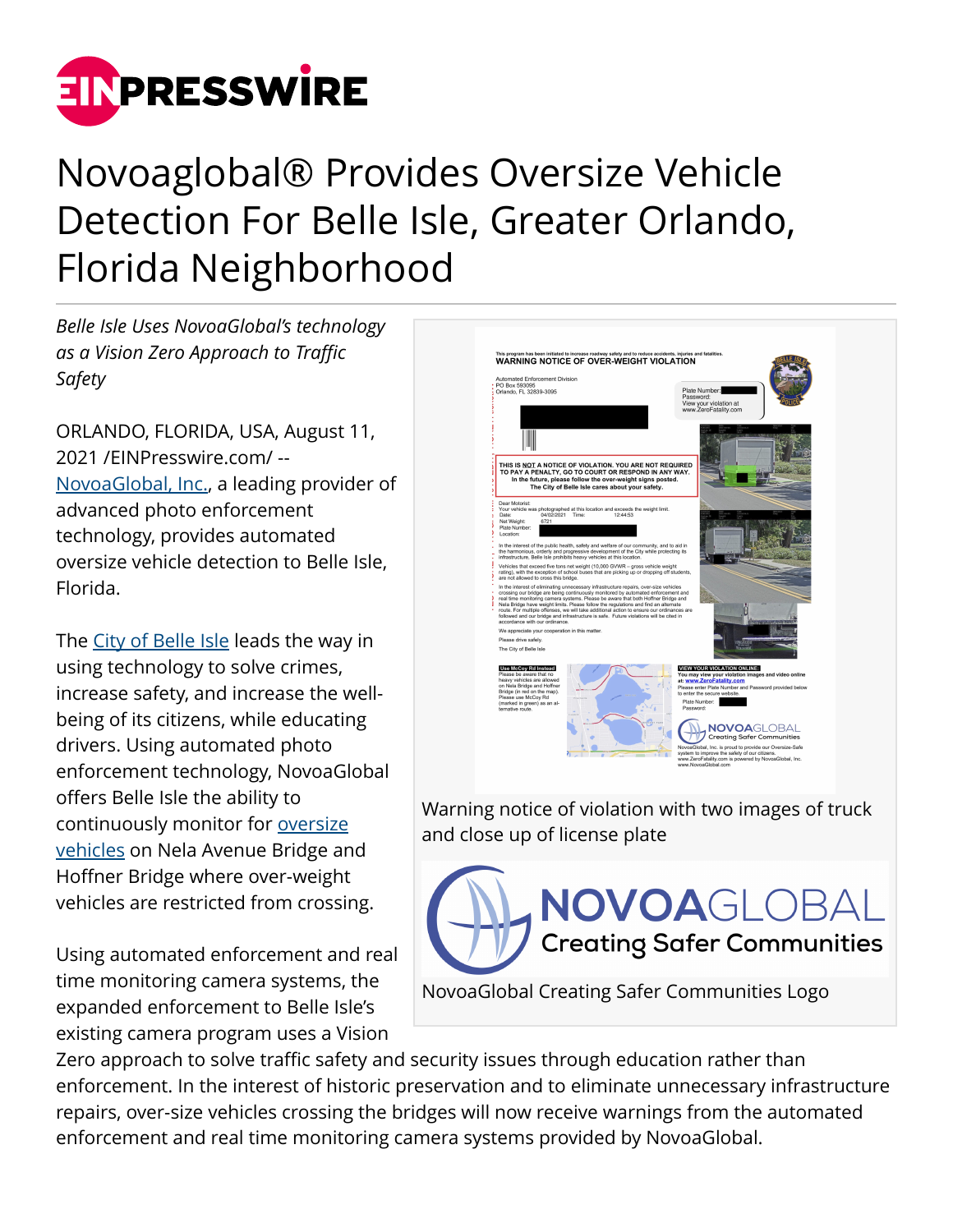The city regulations state that vehicles that exceed five tons (10,000 GVWR – gross vehicle weight rating), with the exception of school buses that are picking up or dropping off students, are not allowed to cross these causeways.

Residents and visitors are asked to follow the regulations and encouraged to use McCoy Road as an alternate route for east/west travel.

"We are proud to be the technology partner of Belle Isle by providing Oversize, Stop Sign, Red Light Enforcement as well as video monitoring. With our technology, we offer Belle Isle the opportunity to expand traffic safety and solve real traffic issues



Belle Isle, Florida Seal 150

with solutions, such as oversize vehicle detection," said Carlos Lofstedt, NovoaGlobal President and CEO. "With our Vision Zero approach, the technology will change driver behavior through education rather than enforcement. We have used this Vision Zero approach in other cities such as Orlando's railroad crossing enforcement with great success."

"

We are proud to be the technology partner of Belle Isle providing Oversize, Stop Sign, Red Light, video monitoring...we offer the opportunity to expand traffic safety and solve real traffic issues" *Carlos Lofstedt, President and CEO of NovoaGlobal* The City of Orlando's Orlando Stops traffic safety program uses NovoaGlobal's Vision Zero approach to railroad crossing with warnings using portable enforcement technology. NovoaGlobal was selected because of the company's unique capability to solve technological issues that other vendors cannot or are unwilling to attempt. Two studies were performed by the U. S. DOT Volpe Center (National Transportation Systems Center) on the efficiency of this system which is recognized by the Federal Railroad Administration (FRA).

NovoaGlobal's focus is traffic safety enforcement with

attention on saving lives and CEO Carlos Lofstedt, who promoted the Vision Zero philosophy to over 20 countries internationally, now brings the same philosophy to customers with Zero Fatality® Solutions.

While enforcement is one way to get drivers to comply with any law, it is impossible for police to be everywhere. Photo enforcement educates road users, enforces traffic laws, thus creating a safer community for Belle Isle residents and visitors.

## About NovoaGlobal

NovoaGlobal is a leading developer and manufacturer of advanced traffic management, photo enforcement and intelligence solutions designed to improve traffic safety, reduce road injuries and fatalities and help law enforcement reduce/solve crime in their communities.